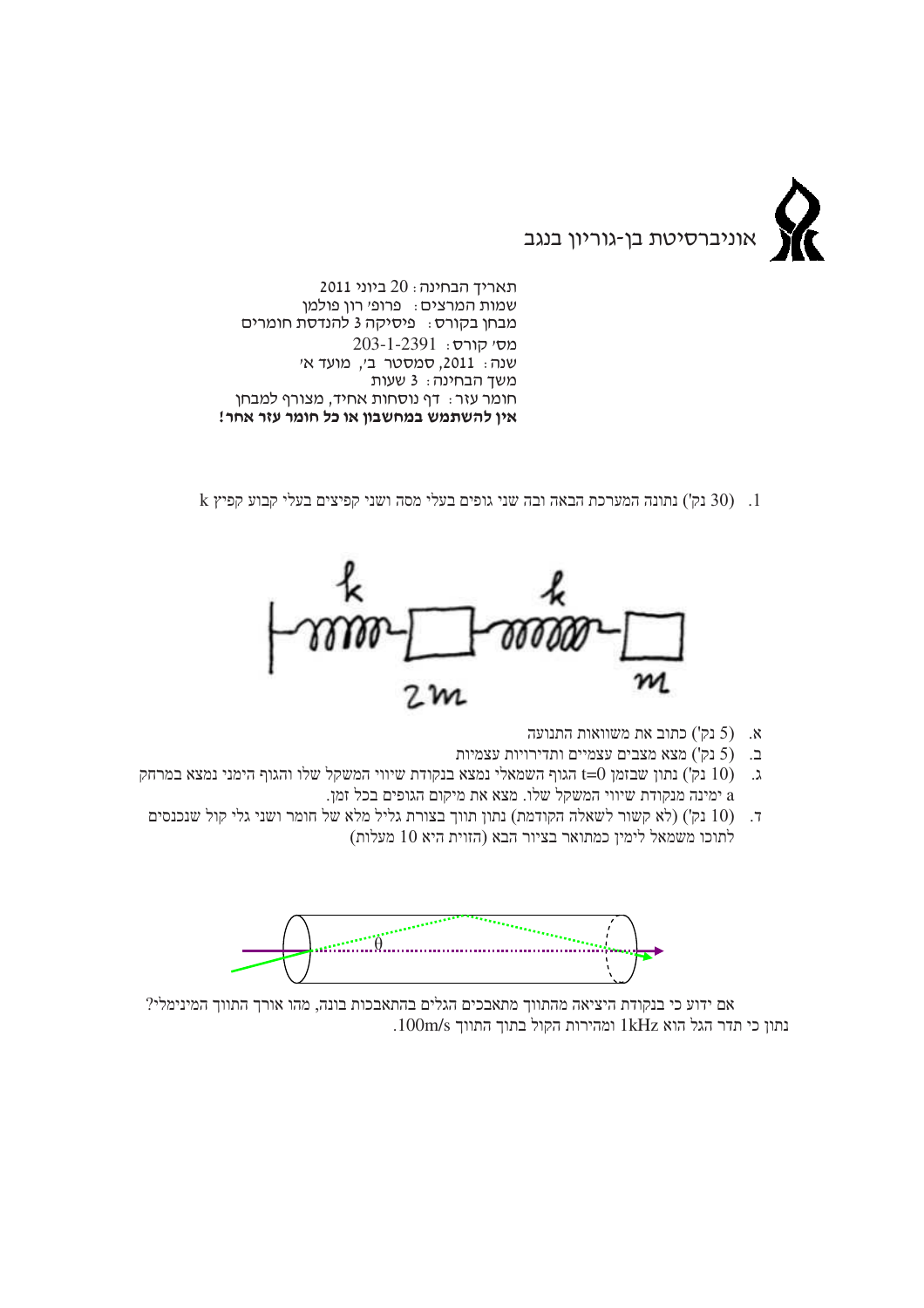$d$ . (30 נק') חלקיק בעל מסה  $m$  ומספר גל $\lambda_j$  נשלח משמאל אל מחסום פוטנציאלי מרובע ברוחב  $(30)$ .  $V$ וגובה א. אנרגיית החלקיק נמוכה מ-V  $V(x)$ 

> יתן להשתמש (5 נק') מהי משוואת שרדינגר לחלקיק? האם ניתן להשתמש במשוואה הבלתי תלויה בזמן? הסבר. מהם התנאים החלים על  $\blacktriangleright x$



- פתרונות המשוואה? ב. (15 נק') מצא/י את פתרון המשוואה בכל התחום כולל בנקודות 0 =  $x - d - x = 0$ . כלומר, בטא את גודלו של כל האמפליטודות בפתרוו כפונקציה של האמפליטודה של הגל שהצליח לעבור את המחסום.
- ג. (5 נק') מהי ההסתברות היחסית למצוא את החלקיק בכל נקודה  $2x$  אין צורך לפתור מתמטית. צייר והסבר בכל תחום.
- ינגזרתה רציפות בכל גבול בין P(x) ונגזרתה אהסתברות (5 בק') הוכח/הוכיחי מתמטית כי גם פונקצית ההסתבול בין  $\overline{\phantom{a}}$ המחומים שונים (למשל ב x=d) והשתמש בכך בכדי להסביר מדוע פונקצית הגל בתוך המחסום אינה יכולה לתאר רק גל הנעה ימינה.

באמצע (20 נק') הכבת האורך  $L$  (במערכת הייחוס שלה) נכנסת משמאל למנהרה. לפי בוב, העומד באמצע  $(20)$  המנהרה, מהירות הרכבת היא  $v$  (קבועה) ואורכה הוא S. כשראש הרכבת מגיע לקצה הימיני של המנהרה. חישו שם מצלצל רגעית: כמו כו. כשהזנב של הרכבת נכנס למנהרה. חישו שם (בקצה השמאלי של המנהרה) מצלצל רגעית. לפי בוב. החישנים מצלצלים ביחד ורגעית הרכבת היא כולה בתוד המנהרה וממלאת אותה מן הקצה עד הקצה. בכביש ליד המנהרה, נוסעת אליס במכוניתה במהירות v– ביחס למנהרה (כלומר בכיוון הפוך להרכבת).



- $2S L L$ א. (5 נק') מהו $v$  מהו
- "ב. (5 נק') מהי המהירות היחסית בין הרכבת לבין אליס
	- יס? נק') מהי האורך של הרכבת לפי אליס.
- ר. (5 נק') לפי בוב, שני החישנים מצלצלים בהפרש זמן  $\Delta t=0$  ובהפרש מיקום  $\Delta x=$ . מהם לפיה למיה ב-  $S, L$  - ההפרשים המקבילים  $\Delta x'$ , למי אליס, כתלות ב- הא $\Delta t'$  המקבילים המקבילים המ

נמי בור שבו לאטומי  $l = 1$  במצב יסוד הלקטרון בודד בעל בור לאטומי בור לאטום בור (Z=5). נק') במצב יסוד ה ,  $|\psi\rangle = \frac{1}{\sqrt{6}} |\psi_{2,1,-1,1/2}\rangle + \frac{1}{\sqrt{2}} |\psi_{2,1,1,1/2}\rangle - \frac{1}{\sqrt{3}} |\psi_{2,1,1,-1/2}\rangle$  אותו אלקטרון אל

במספרים הקוונטיים לקליפה (n), לתנע הזוויתי (l), לרכיב  $z$  של התנע הזוויתי (m) ולרכיב  $z$  של הספין לפי הסדר.  $(m_{\rm s})$ 

- הינו מנורמל. (5 נק') הראה/י כי המצב הקוונטי  $|\psi\rangle$  מנורמל בתנאי שכל איבר  $|\psi_{2,1+1+1/2}\rangle$  הינו מנורמל.
	- .  $|\psi\rangle$ במצב , <br/>ו $\Delta L_z$  ואי-הוודאות ,  $\hat{L}_z$ ושל ,  $\hat{S}_z$ ו<br/> ואת ערך התצפית התצפית התצפית התצפית התצפית התצפית התצפית הת
- ג. (5 נק') בהזנחת ספין הגרעין והאינטראקציה בין הספין של אותו אלקטרון לבין המסלול שלו, לכל ? האיברים ב- $|\psi\rangle$  אותה אנרגיה. איך ישפיע שדה מגנטי אחיד, בכיוון 2, על האנרגיה של כל איבר

ד. (5 נק') מה יקרה כשהאטומים בצבר זה יעברו דרד מכשיר שטרו-גרלד? לכמה אלומות יתפצל  $?$ הצבר

בהצלחה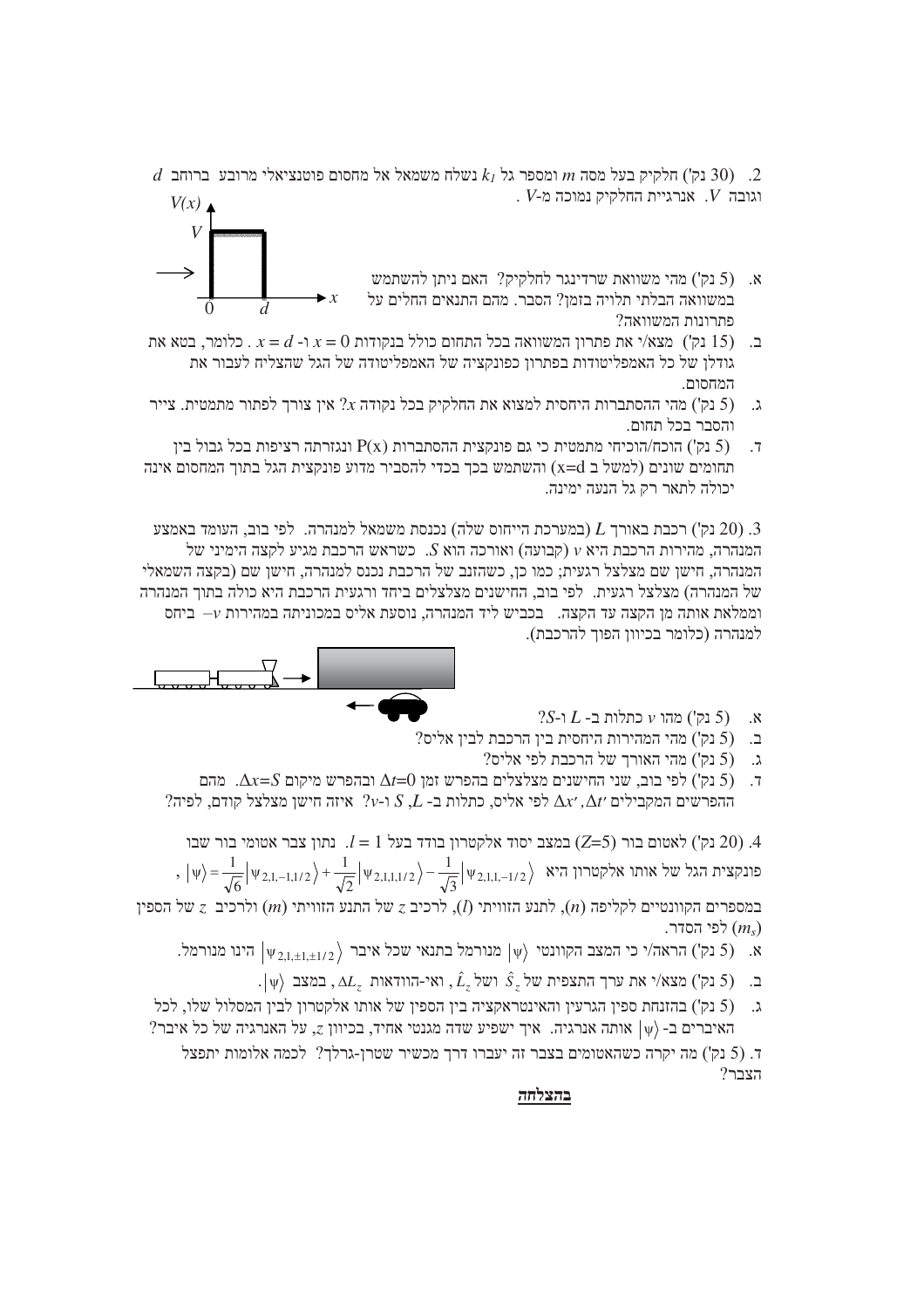Solution Moed A 2011

Question 1:

$$
\begin{array}{lll}\n\lambda & \lambda & \lambda & = -\frac{1}{24} \lambda_1 + \frac{1}{24} \lambda_2 \\
\lambda_2 & \lambda_3 & = \frac{11}{24} \lambda_1 - \frac{11}{24} \lambda_2 \\
\lambda_3 & \lambda_4 & = \frac{11}{24} \lambda_1 - \frac{11}{24} \lambda_2 \\
\lambda_4 & = \left(\frac{1}{25}\right) \frac{11}{24} & \lambda_4 & = \left(\frac{1}{25}\right) \frac{11}{24} \\
\lambda_5 & \lambda_6 & = \left(\frac{1}{25}\right) & \lambda_7 & \lambda_8\n\end{array}
$$

d)  
\n
$$
X_1(t) = \frac{A}{12} (s_3(u, t+\varphi_1) + \frac{B}{12} \frac{Cs_3}{S_{10}}(u_2 + t\varphi_2)
$$
  
\n $X_2(t) = A C_{13}(u, t+\varphi_1) - B C_{13}(u_2 + t\varphi_2)$   
\n $\dot{X}_1(t+e) = \dot{X}_2(t+e) = e^{-1-e_1} (t-e_2 - e_1)$   
\n $X_1(t+e) = e^{-1} X_2(t+e) = e_1 + e_2$   
\n $A = \frac{A}{2} (B = -\frac{A}{2})$ 

D. For constructive interference the path length difference is a multiple of  $\lambda$ .

If L is the length of the cylinder, then for the smallest L we have  $\lambda = 2(L/[2\cos(10)] - L/2)$ 

On the other hand  $\lambda = v/f$ , where v is the velocity in the medium and f is the frequency. Namely,  $\lambda=100/1000=0.1$ m, and so:

 $0.1=L$  ( $1/\cos(10) - 1$ ) and L=6.48 (as there are no calculators no need to give the final number)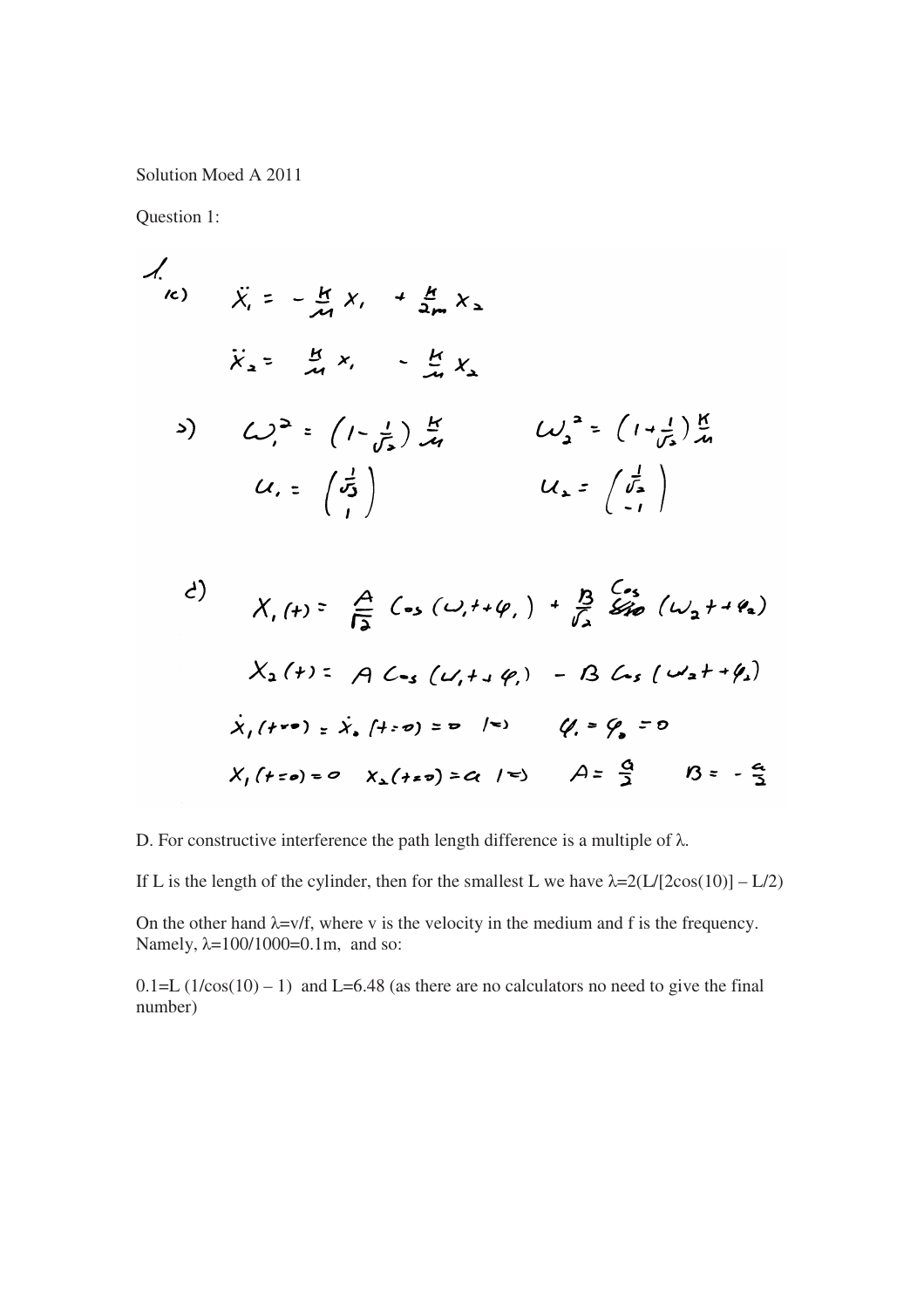Question 2:

2.(a) The Schrödinger equation is one-dimensional and we can take it to be independent of time (since the potential  $V(x)$  is independent of time):

$$
E\psi(x) = -\frac{\hbar^2}{2m}\frac{\partial^2}{\partial x^2}\psi(x) + V(x)\psi(x) \quad .
$$

The special conditions at the points  $x = 0$  and  $x = d$  (and actually at all points, but these are the points we need to check) are continuity of  $\psi(x)$  and its derivative. One can use the time independent equation as the potential is time independent.

(b) The solutions are exponentials  $\exp(\pm ikx)$  (outside the barrier) or  $\exp(\pm kx)$ (inside the barrier). Outside the barrier, the wave number is  $k_1 = \sqrt{2mE}$  and inside the barrier it is  $k_2 = \sqrt{2m(V-E)}$ . We write

$$
\psi(x) = Ae^{ik_1x} + Be^{-ik_1x} \quad , \quad x \le 0
$$

$$
= Ce^{k_2x} + De^{-k_2x} \quad , \quad 0 \le x \le d
$$

$$
= Fe^{ik_1x} \quad , \quad d \le x
$$

(C) see lecture notes.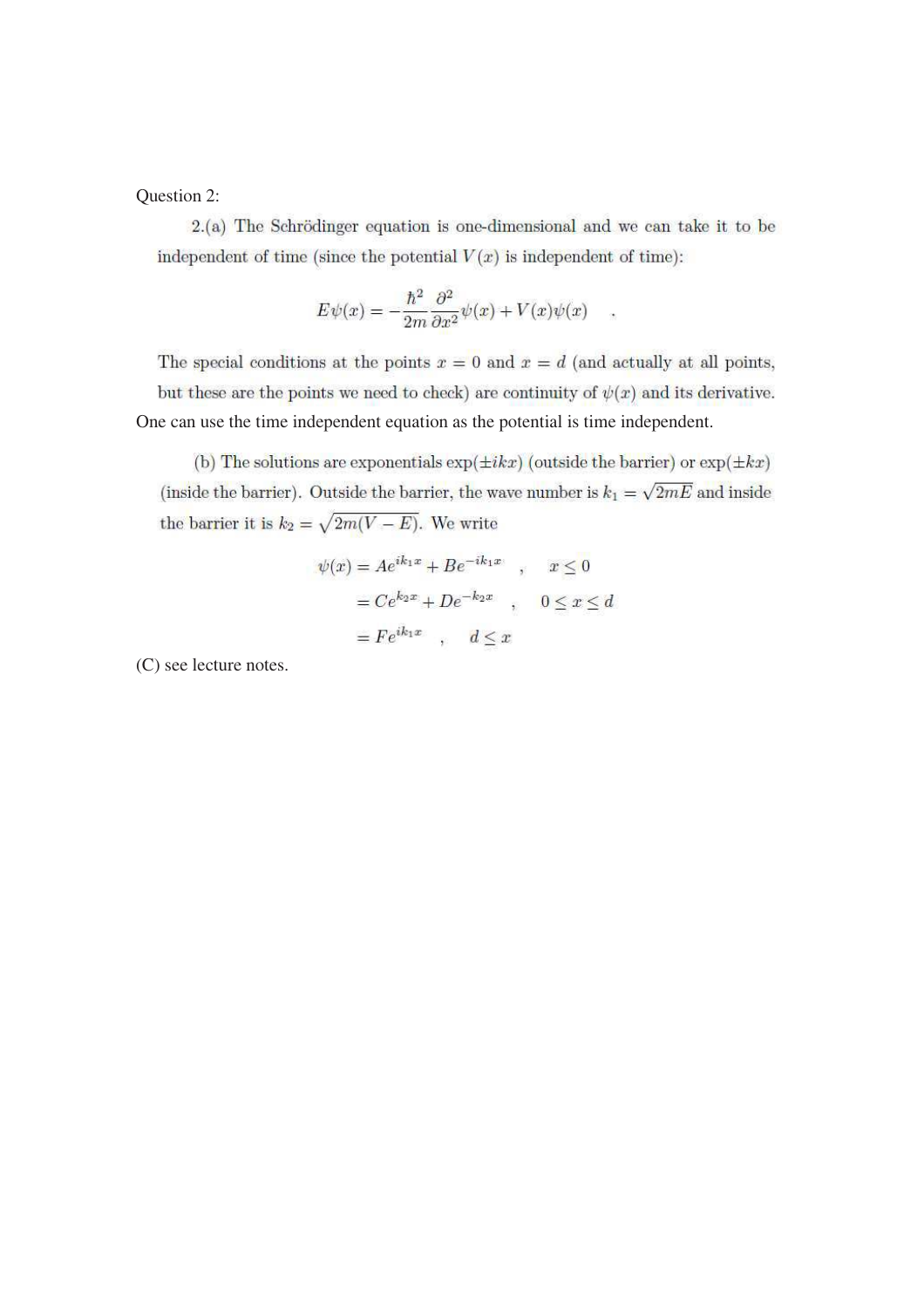The boundary conditions imply

$$
A + B = C + D \quad ,
$$
  
\n
$$
ik_1(A - B) = k_2(C - D) \quad ,
$$
  
\n
$$
Fe^{ik_1d} = Ce^{k_2d} + De^{-k_2d} \quad ,
$$
  
\n
$$
ik_1 Fe^{ik_1d} = k_2(Ce^{k_2d} - De^{-k_2d})
$$

From the boundary conditions at  $x = 0$  we obtain

$$
A = \frac{C}{2} \left( 1 + \frac{k_2}{ik_1} \right) + \frac{D}{2} \left( 1 - \frac{k_2}{ik_1} \right) , \quad A = \frac{C}{2} \left( 1 - \frac{k_2}{ik_1} \right) + \frac{D}{2} \left( 1 + \frac{k_2}{ik_1} \right) ,
$$

and from the boundary conditions at  $x = d$  we obtain

$$
C = \frac{F}{2} \left( 1 + \frac{ik_1}{k21} \right) e^{ik_1d - k_2d} \quad , \quad D = \frac{F}{2} \left( 1 - \frac{ik_1}{k21} \right) e^{ik_1d - k_2d}
$$

Continuing to substitute for  $C$  and  $D$  in the equations above, we get

$$
A = \frac{F}{4} \left( 2 + i \frac{k_1^2 - k_2^2}{k_1 k_2} \right) e^{ik_1 d - k_2 d} + \frac{F}{4} \left( 2 - i \frac{k_1^2 - k_2^2}{k_1 k_2} \right) e^{ik_1 d + k_2 d} ,
$$

and

$$
B = \frac{F}{4} \left( i \frac{k_1^2 + k_2^2}{k_1 k_2} \right) e^{ik_1 d - k_2 d} - \frac{F}{4} \left( i \frac{k_1^2 + k_2^2}{k_1 k_2} \right) e^{ik_1 d + k_2 d}
$$

Since this solution is not normalizable and the overall phase is not physically mean-

ingful, we cannot solve for  $F$ ; the magnitude and phase of  $F$  are arbitrary.

(D) As psi and psi' are continuous so are psi<sup>\*</sup> and psi<sup>\*</sup>. Because we know that  $P(x)=psi*psi$  and  $P'(x)=psi*psi+psi*psi$ , we have that  $P(x)$  and  $P'(x)$  are also continuous. As  $P(x=d)$  to the right of the barrier is a constant then  $P'(x=d)=0$  to the right of the barrier, and because of the continuity  $P'(x=d)$  has to be zero also to the left of  $x=d$ . Such a zero derivative cannot be the result of a wave which goes only to the right inside the barrier as then  $P(x)$  inside the barrier would be  $exp(-2kx)$  and this function never has a zero derivative.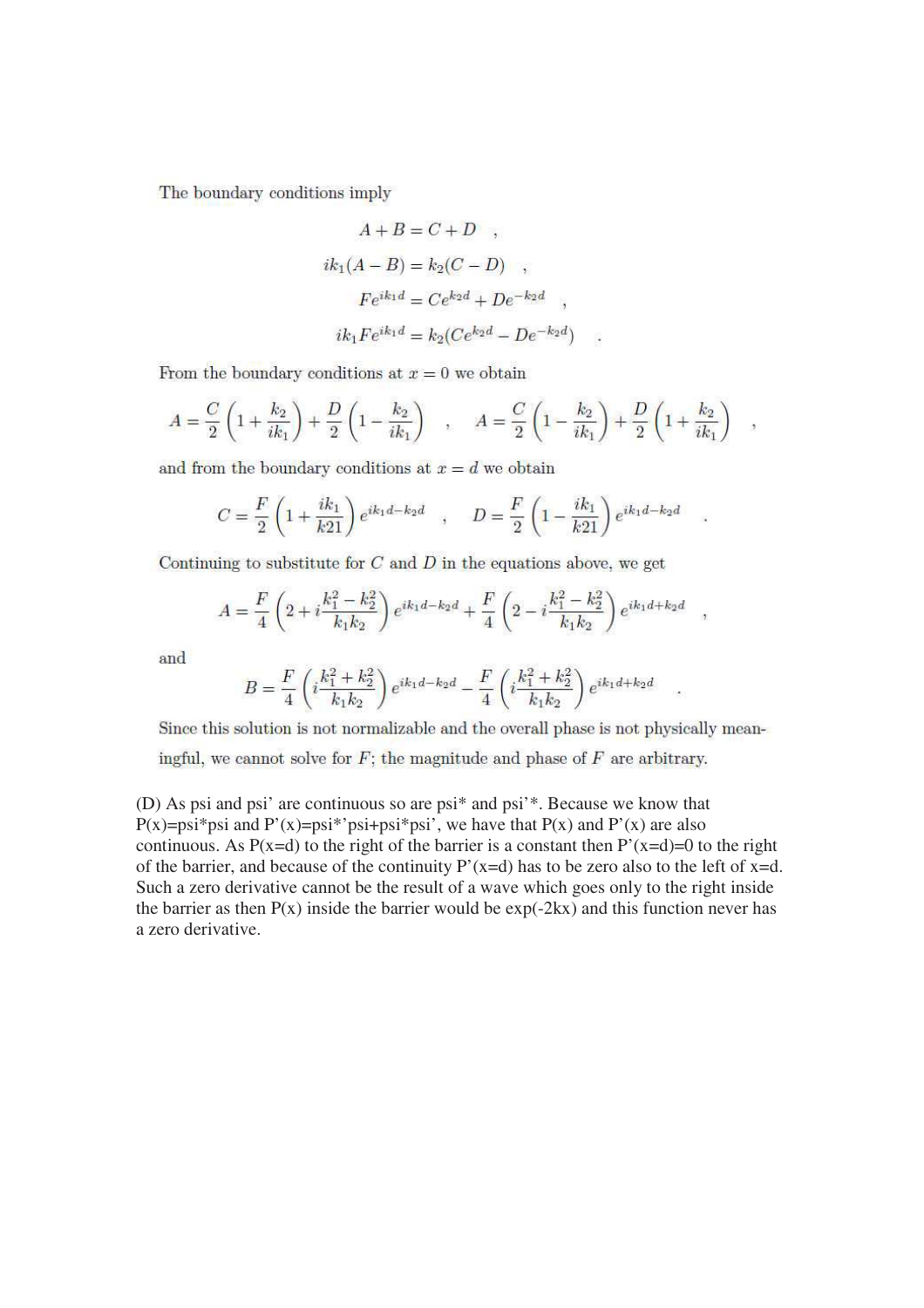## Question 3:

3.(a) It is relativistic contraction of length that relates S and L, namely  $S =$  $L/\gamma$ , so  $1-(v/c)^2=\gamma^{-2}=(S/L)^2$  and therefore

$$
v = \sqrt{1 - (S/L)^2} c
$$

(b) Using the formula for addition of velocities, we have the relative speed  $v_r$ between the train and the car equal to

$$
v_r = \frac{2v}{1 + (v/c)^2} \qquad .
$$

(c) If we define  $\gamma_A = [1 - (v_r/c)^2]^{-1/2}$  so that  $L_A = L/\gamma_A$  is the length of the train in Alice's reference frame, then

$$
\gamma_A = \frac{c^2 + v^2}{c^2 - v^2} \quad ,
$$

and

$$
L_A = \frac{c^2 - v^2}{c^2 + v^2}L
$$

is the length in Alice's reference frame.

(d) We use the inverse Lorentz transformation for Alice's (primed) variables, but since her speed is  $-v$  relative to Bob, the relative signs are  $-$ :

$$
\Delta t' = \gamma \Delta t - \gamma v \Delta x / c^2 = -\gamma (v/c^2) S = -vL/c^2 ,
$$
  

$$
\Delta x' = \gamma \Delta x - \gamma v \Delta t = \gamma S = (L/S) S = L
$$

For Alice, the distance between the events is larger than for Bob, even though the train is shorter for her than for Bob. But this distance is not the length of the train, because for Alice train moves between the two events. The sensors do not click simultaneously because, although for Alice the tunnel is shorter than it is for Bob, the train is even shorter than the tunnel. Thus the tail of the train passes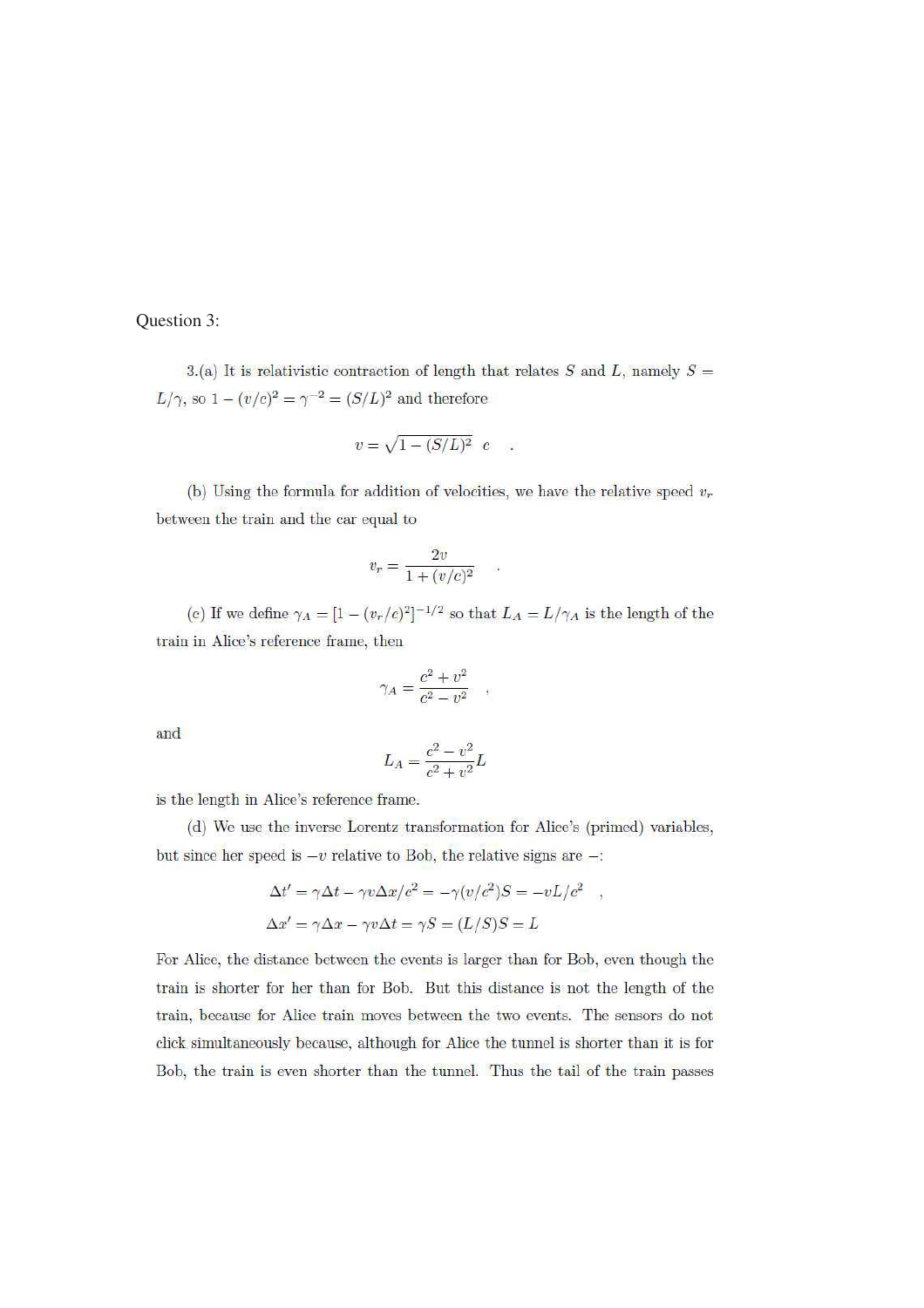the left end of the tunnel before the head of the train reaches the right end of the tunnel.

Question 4:

4A. (a) 
$$
\langle \psi | \psi \rangle = 1/6 + 1/2 + 1/3 = 1
$$
.  
\n(b)  $\langle \hat{S}_z \rangle = (\hbar/2)1/6 + (\hbar/2)1/2 + (-\hbar/2)1/3 = \hbar/6$ .  
\n $\langle \hat{L}_z \rangle = (-\hbar)1/6 + (\hbar)1/2 + (\hbar)1/3 = 2\hbar/3$ .  
\n $\langle \hat{L}_z^2 \rangle = \hbar^2$ .  
\n $\Delta L_z = (\langle L_z^2 \rangle - \langle L_z \rangle^2)^{1/2} = (\hbar^2 - 4\hbar^2/9)^{1/2} = \sqrt{5}\hbar/3$ .

(c) In a magnetic field, degenerate states with different magnetic moments will not stay degenerate. The change in the energy is  $-\mu B_z$  (with the magnetic field